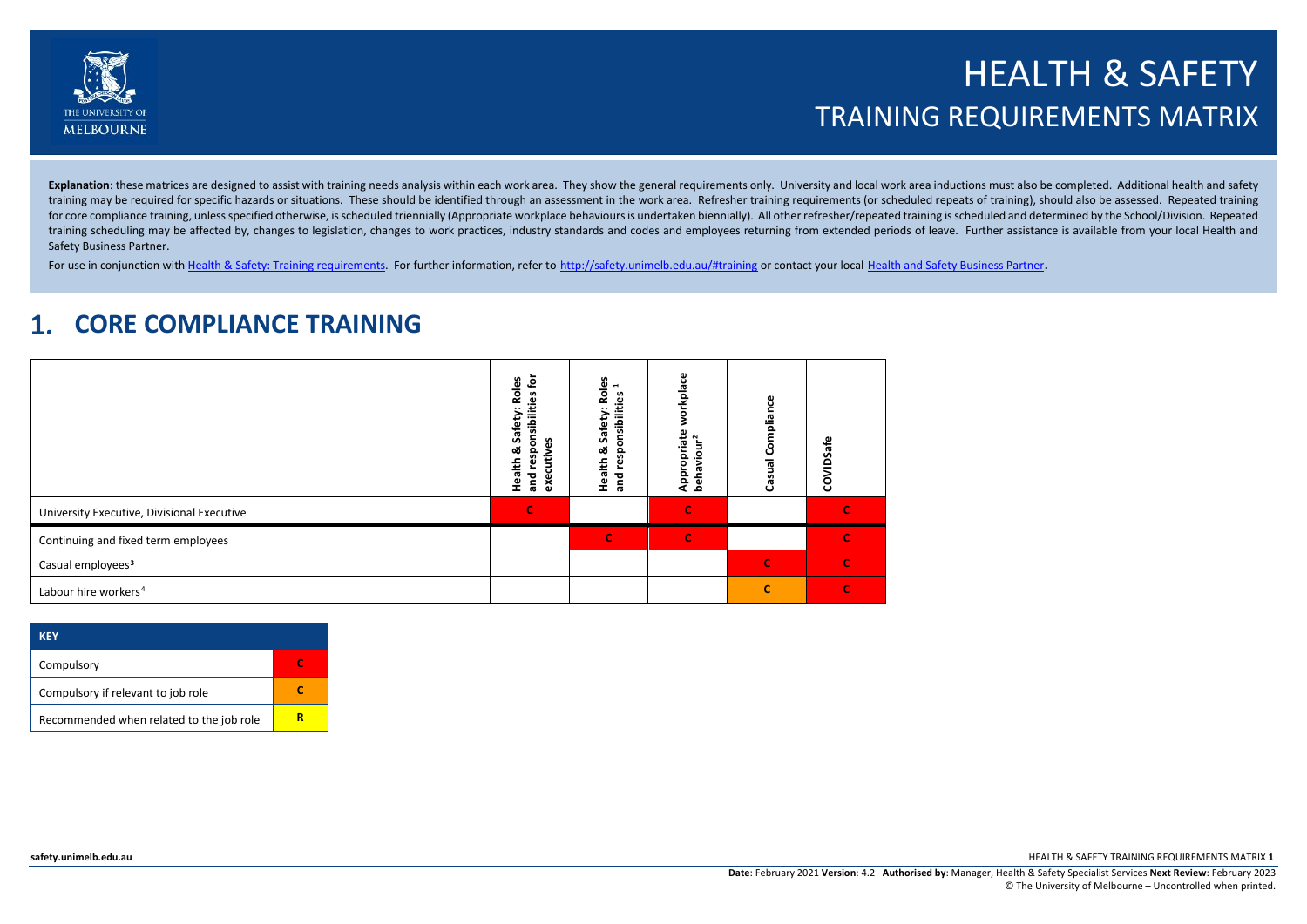# **HAZARD BASED TRAINING[5](#page-7-4)**

| In TrainME, where a supervisor determines that hazard-based training is required,<br>either the supervisor or the employee can enroll in the training. | Handling<br>Manual | <b>omics</b> <sup>6</sup><br>品<br>击<br>ω<br><b>Office</b> | Assessments <sup>7</sup><br>Deliver Workstation | Safety<br>Gas | Equipment<br>Personal Protective | Management<br>Chemical | Chemical Inventories<br>lanifest/<br>Σ<br>GoldFFX | Practices: Ionising<br>Radiation<br>Safe | Laser<br>Practices:<br>Radiation<br>Safe | 131<br>Practices: Iodine-<br>Safe Radiation | DXA<br>Practices:<br>Safe Radiation | Safety<br>Laboratory | actice<br>՟<br>pratory<br>흠<br>Biohazard | Safety<br>Plant: | Authoring<br>Work.<br>$\frac{5}{2}$<br>includes<br>Work<br>Hot Wo<br>Officer |
|--------------------------------------------------------------------------------------------------------------------------------------------------------|--------------------|-----------------------------------------------------------|-------------------------------------------------|---------------|----------------------------------|------------------------|---------------------------------------------------|------------------------------------------|------------------------------------------|---------------------------------------------|-------------------------------------|----------------------|------------------------------------------|------------------|------------------------------------------------------------------------------|
| Professional employees: managers/supervisors in office type areas                                                                                      | $\mathbf{C}$       | c                                                         | $\mathbb{R}$                                    |               |                                  |                        |                                                   |                                          |                                          |                                             |                                     |                      |                                          |                  |                                                                              |
| Professional employees: managers/supervisors in non-office type areas                                                                                  | $\mathbf{C}$       | <b>C</b>                                                  |                                                 | C             | C                                | c                      | C                                                 | <b>C</b>                                 | -C                                       | c                                           | C                                   | c                    | C.                                       | C.               | $\mathbf{C}$                                                                 |
| Academic employees: teaching or supervising staff/students                                                                                             | $\mathbf{C}$       | c.                                                        |                                                 | c             | $\mathbf c$                      | $\mathbf c$            | $\mathbf{C}$                                      | <b>C</b>                                 | c                                        | c                                           | c                                   | $\mathbf{C}$         | c.                                       | C.               | $\mathbf{C}$                                                                 |
| Professional employees in office type areas                                                                                                            | $\mathbf{C}$       | $\mathbf{C}$                                              |                                                 |               |                                  |                        |                                                   |                                          |                                          |                                             |                                     |                      |                                          |                  |                                                                              |
| Professional employees in non-office type areas                                                                                                        | $\mathbf{C}$       | C.                                                        |                                                 | C             | $\mathbf c$                      | c                      | $\mathbb{R}$                                      | <b>C</b>                                 | <b>C</b>                                 | <b>C</b>                                    | c                                   | C.                   | C.                                       | c                | c.                                                                           |
| Academic employees: non-teaching and non-supervising                                                                                                   | $\mathbf{C}$       | c.                                                        |                                                 | c             | $\mathbf c$                      | $\mathbf c$            | $\overline{\mathbf{R}}$                           | <b>C</b>                                 | c                                        | c.                                          | c                                   | $\mathbf{C}$         | $\mathbf{C}$                             | C                |                                                                              |
| Elected Employee Health and Safety Representatives                                                                                                     | $\mathbf C$        |                                                           |                                                 |               |                                  |                        |                                                   |                                          |                                          |                                             |                                     |                      |                                          |                  |                                                                              |
| Elected Employee Deputy Health and Safety Representatives                                                                                              | $\mathbf C$        |                                                           |                                                 |               |                                  |                        |                                                   |                                          |                                          |                                             |                                     |                      |                                          |                  |                                                                              |
| <b>Health and Safety Business Partners</b>                                                                                                             | $\mathbf C$        | $\mathbf C$                                               | $\mathbf C$                                     | $\mathbf R$   | $\mathbb{R}$                     | $\mathbb{R}$           | $\mathbb{R}$                                      | $\mathbb{R}$                             | $\mathbb{R}$                             | $\mathbb{R}$                                | R                                   | $\mathbf R$          | $\mathbb{R}$                             | $\mathbf R$      | $\mathbb{R}$                                                                 |

| <b>KEY</b>                               |  |
|------------------------------------------|--|
| Compulsory                               |  |
| Compulsory if relevant to job role       |  |
| Recommended when related to the job role |  |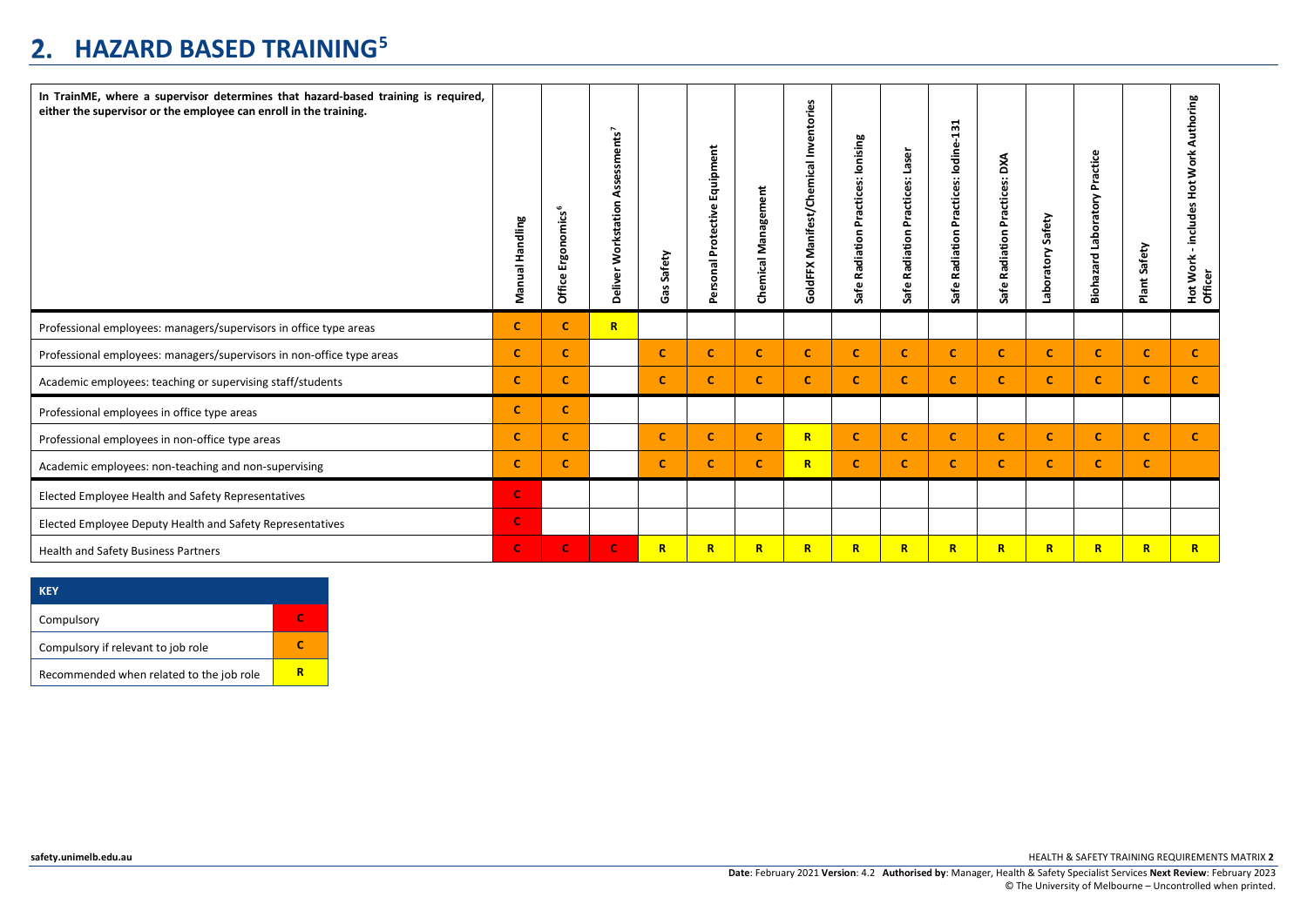| In TrainME, where a supervisor determines that hazard-based training is required,<br>either the supervisor or the employee can enroll in the training. | Handling Angry and Upset Customers | Suspicious Packages | Asbestos Awareness - includes Asbestos<br>Management |
|--------------------------------------------------------------------------------------------------------------------------------------------------------|------------------------------------|---------------------|------------------------------------------------------|
| Professional employees: managers/supervisors in office type areas                                                                                      | c                                  | $\mathbf{C}$        | $\mathbf{C}$                                         |
| Professional employees: managers/supervisors in non-office type areas                                                                                  | $\mathbf{C}$                       | $\mathbf{C}$        | $\mathbf{C}$                                         |
| Academic employees: teaching or supervising staff/students                                                                                             | c                                  | c                   |                                                      |
| Professional employees in office type areas                                                                                                            | $\mathbf C$                        | $\mathbf{C}$        | c                                                    |
| Professional employees in non-office type areas                                                                                                        | c                                  | c                   | c                                                    |
| Academic employees: non-teaching and non-supervising                                                                                                   | $\mathbf{C}$                       | c                   |                                                      |
| Elected Employee Health and Safety Representatives                                                                                                     |                                    |                     |                                                      |
| Elected Employee Deputy Health and Safety Representatives                                                                                              |                                    |                     |                                                      |
| <b>Health and Safety Business Partners</b>                                                                                                             | $\overline{\mathbf{R}}$            | $\overline{R}$      | C                                                    |

| <b>KEY</b>                               |  |
|------------------------------------------|--|
| Compulsory                               |  |
| Compulsory if relevant to job role       |  |
| Recommended when related to the job role |  |

**[safety.unimelb.edu.au](http://www.pb.unimelb.edu.au/ehs/)** HEALTH & SAFETY TRAINING REQUIREMENTS MATRIX **3**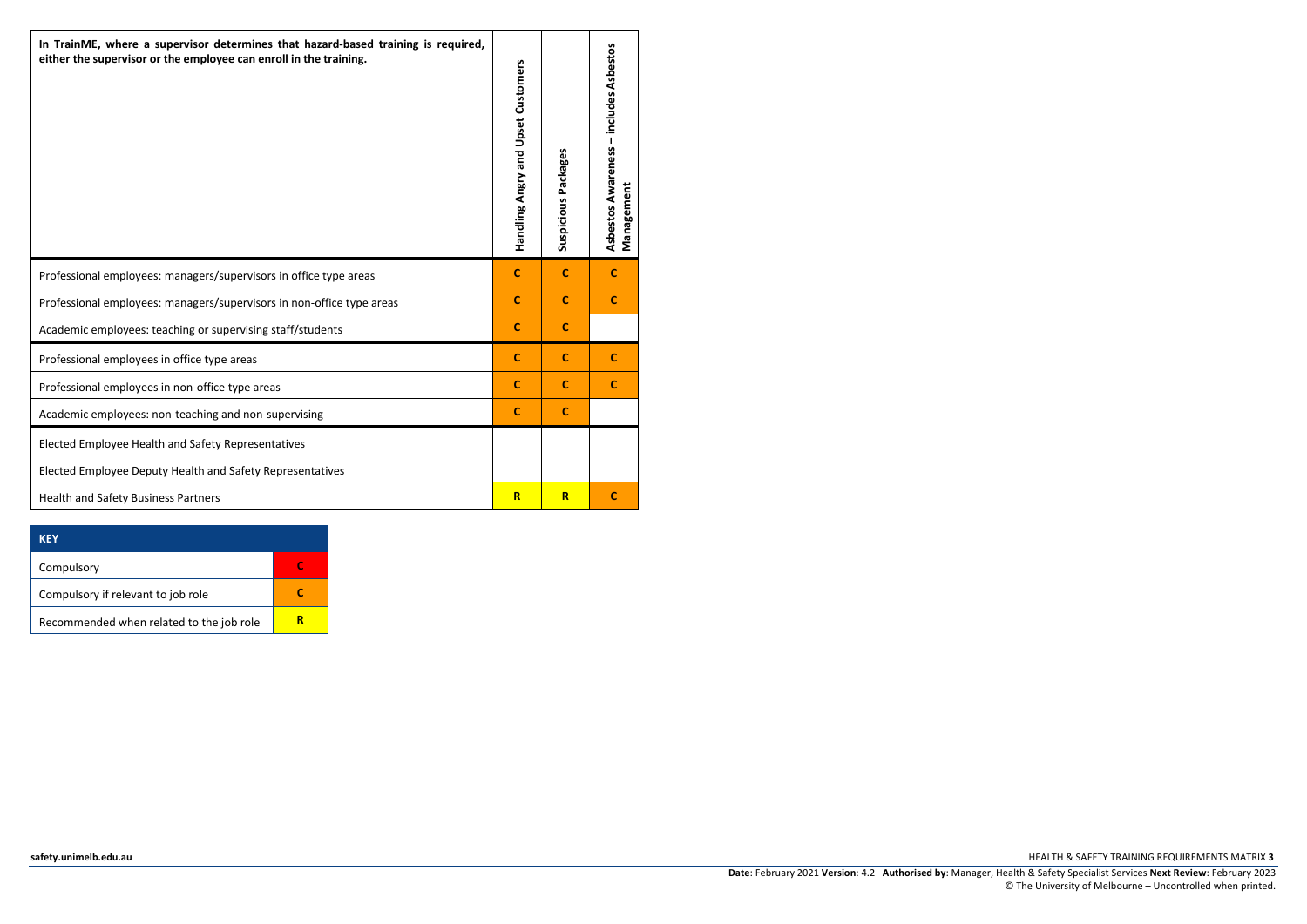### **HAZARD BASED TRAINING – EXTERNALLY PROVIDED**

| Contact your local Health and Safety Business partner for information about<br>enrolling/organising these courses from external training providers. | Diving and<br><b>Boating</b> |          | <b>Vehicle Safety</b>                                             |                                                      |           | <b>Mobile Plant</b>       |                        |                |              |                                                  | <b>Building and Construction</b>   |                       |                        |                            |                                               |                      | Confined<br><b>Spaces</b>                         | Chainsaw<br><b>Use</b> | Equipment<br>Checking |
|-----------------------------------------------------------------------------------------------------------------------------------------------------|------------------------------|----------|-------------------------------------------------------------------|------------------------------------------------------|-----------|---------------------------|------------------------|----------------|--------------|--------------------------------------------------|------------------------------------|-----------------------|------------------------|----------------------------|-----------------------------------------------|----------------------|---------------------------------------------------|------------------------|-----------------------|
|                                                                                                                                                     | Licensing<br><b>Boating</b>  | Diving   | Road<br>$\overline{5}$<br>Driving/<br>Wheel<br>ஜ<br>Four<br>Drivi | afety<br><b>S</b><br>Driver<br>$\omega$<br>Defensive | Quad Bike | Platform<br>Elevated Work | Loader<br>End<br>Front | Forklift truck | Scissor Lift | asic<br>قة<br>Construction Industry<br>Induction | eights<br>I<br>耑<br><b>Norking</b> | Awareness<br>Asbestos | Management<br>Asbestos | Entry<br>Space<br>Confined | Authorizing<br>Space.<br>Confined:<br>Officer | Training<br>Chainsaw | electrical<br>Testing portable<br>ces<br>appliano |                        |                       |
| Professional employees: managers/supervisors in office type areas                                                                                   |                              |          |                                                                   |                                                      |           |                           |                        |                |              |                                                  |                                    | c.                    |                        |                            |                                               |                      |                                                   |                        |                       |
| Professional employees: managers/supervisors in non-office type areas                                                                               | c                            | <b>C</b> |                                                                   | C                                                    | <b>C</b>  | C.                        | C                      | c              | c            | $\mathbf c$                                      | c.                                 | c                     | <b>C</b>               | c                          | c                                             | $\mathbf{C}$         | $\mathbf{C}$                                      |                        |                       |
| Academic employees: teaching or supervising staff/students                                                                                          | c                            | c.       | c                                                                 | C                                                    | c.        | С                         | C                      | c              | c            | $\mathbf c$                                      | c                                  | c                     |                        | c                          | C                                             | $\mathbf c$          | c.                                                |                        |                       |
| Professional employees in office type areas                                                                                                         |                              |          |                                                                   | $\mathbf c$                                          |           |                           |                        |                |              |                                                  |                                    |                       |                        |                            |                                               |                      |                                                   |                        |                       |
| Professional employees in non-office type areas                                                                                                     | <b>C</b>                     | c        | c                                                                 | c                                                    | <b>C</b>  | C.                        | C                      | c              | C            | <b>C</b>                                         | c.                                 |                       |                        | c                          |                                               | C                    | $\mathbf{C}$                                      |                        |                       |
| Academic employees: non-teaching and non-supervising                                                                                                | C                            | <b>C</b> | C.                                                                | C                                                    | <b>C</b>  | C.                        | C                      | C.             | C.           | <b>C</b>                                         | C                                  |                       |                        | c                          |                                               | $\mathbf c$          | C                                                 |                        |                       |
| Health and Safety Business Partners                                                                                                                 |                              |          | R                                                                 | $\mathbb{R}$                                         | R         | R                         | $\mathbf R$            | $\mathbb{R}$   | R            |                                                  | R                                  |                       |                        | c                          |                                               |                      |                                                   |                        |                       |

| <b>KFY</b>                               |  |
|------------------------------------------|--|
| Compulsory                               |  |
| Compulsory if relevant to job role       |  |
| Recommended when related to the job role |  |

**[safety.unimelb.edu.au](http://www.pb.unimelb.edu.au/ehs/)** HEALTH & SAFETY TRAINING REQUIREMENTS MATRIX **4**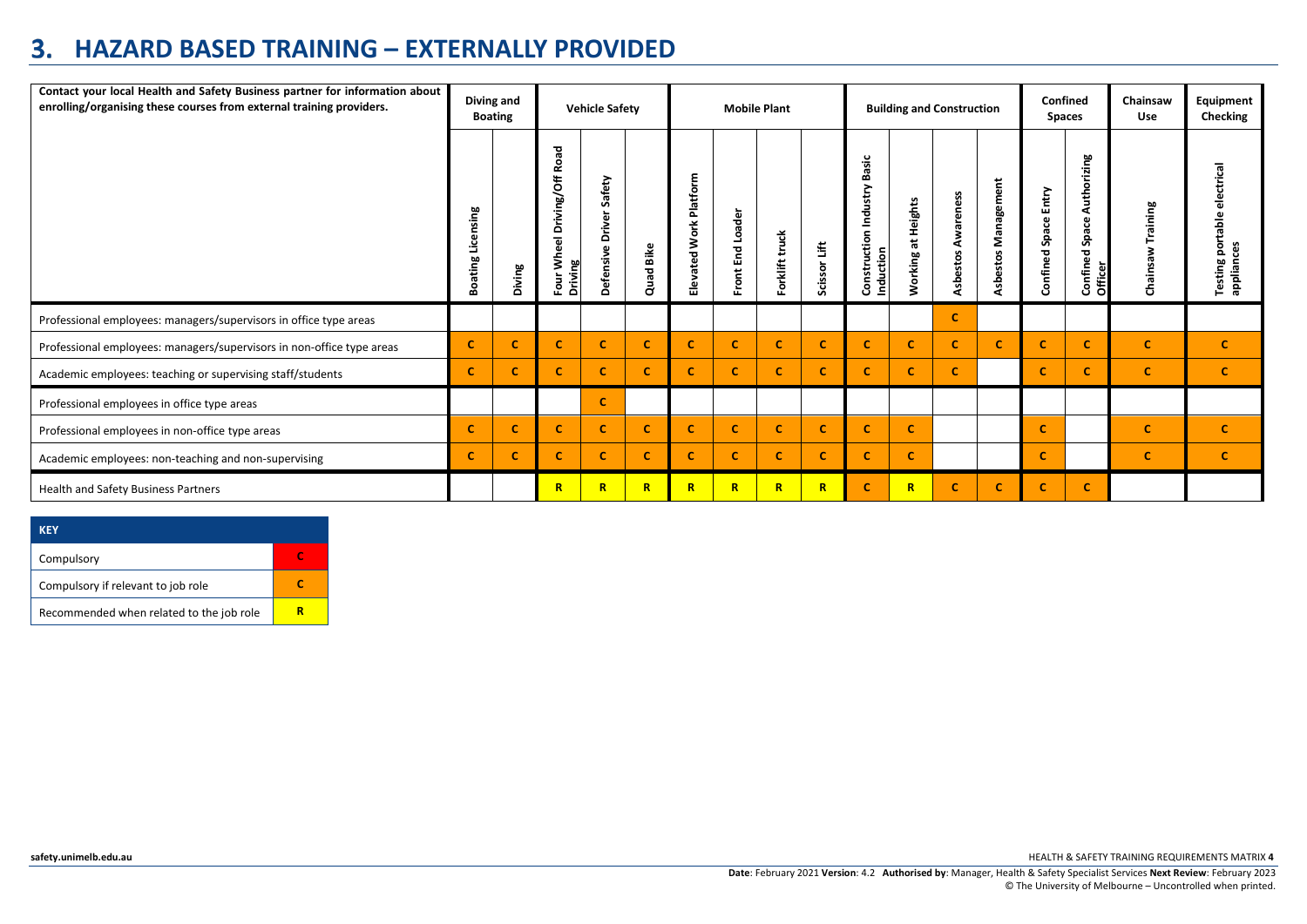| Contact your local Health and Safety Business partner for information about<br>enrolling/organising these courses from external training providers. | <b>Rigging and</b> | <b>Dogging</b> |                                |  |
|-----------------------------------------------------------------------------------------------------------------------------------------------------|--------------------|----------------|--------------------------------|--|
|                                                                                                                                                     | <b>Rigging</b>     | <b>Pogging</b> | solation, Lock Out and Tag Out |  |
| Professional employees: managers/supervisors in office type areas                                                                                   |                    |                |                                |  |
| Professional employees: managers/supervisors in non-office type areas                                                                               | $\mathbf{C}$       | $\mathbf{C}$   | c                              |  |
| Academic employees: teaching or supervising staff/students                                                                                          | $\mathbf{C}$       | $\mathbf{C}$   | C                              |  |
| Professional employees in office type areas                                                                                                         |                    |                |                                |  |
| Professional employees in non-office type areas                                                                                                     | C                  | c              |                                |  |
| Academic employees: non-teaching and non-supervising                                                                                                | $\mathbf c$        | $\mathbf{C}$   |                                |  |
| <b>Health and Safety Business Partners</b>                                                                                                          | C                  | C              |                                |  |

| <b>KFY</b>                               |  |
|------------------------------------------|--|
| Compulsory                               |  |
| Compulsory if relevant to job role       |  |
| Recommended when related to the job role |  |

**[safety.unimelb.edu.au](http://www.pb.unimelb.edu.au/ehs/)** HEALTH & SAFETY TRAINING REQUIREMENTS MATRIX **5**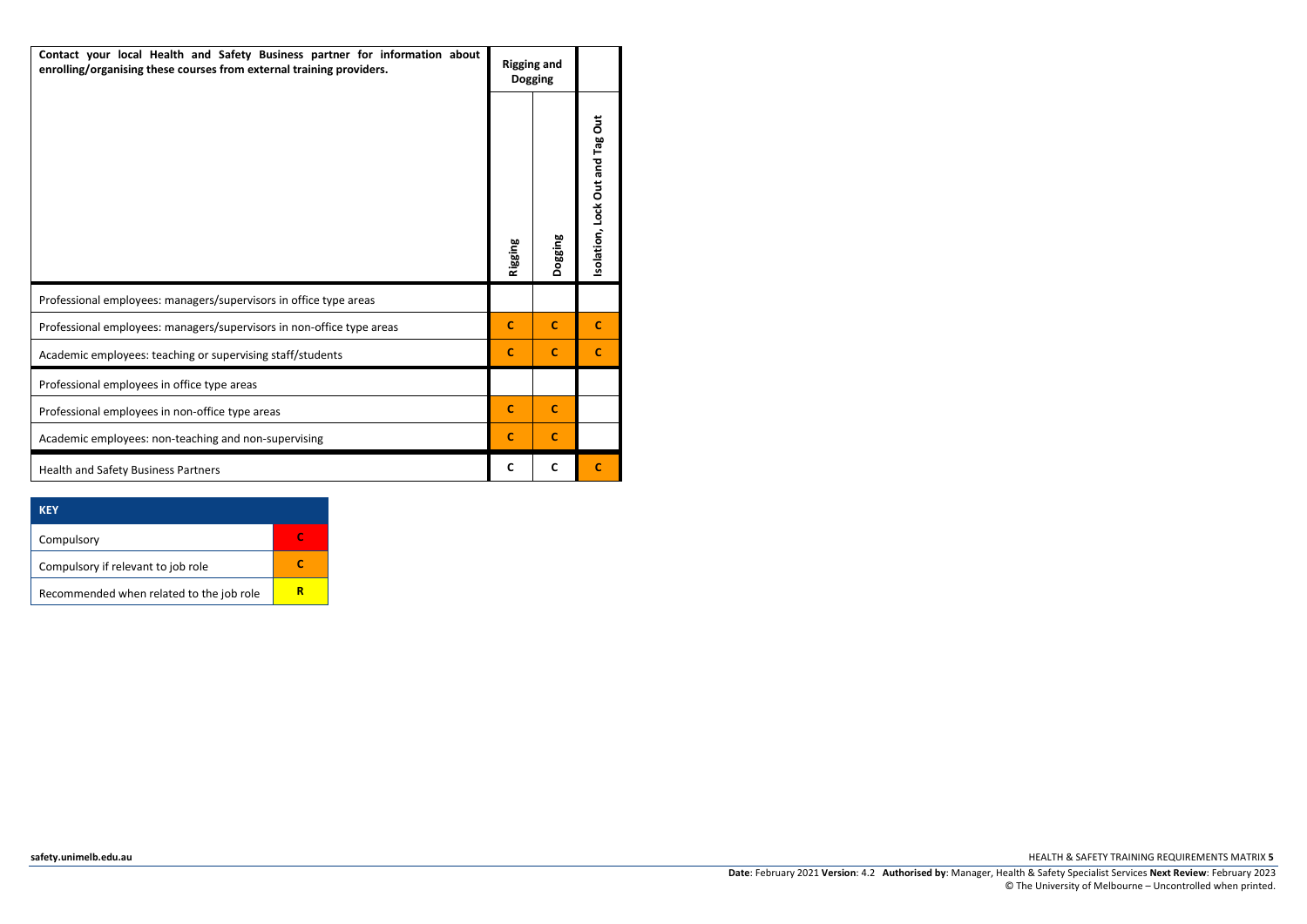#### **FIRST AID AND EMERGENCY RESPONSE AND OTHER**

| First Aid training requirements should be formulated with<br>reference to First Aid - Health & Safety Requirements. | Apply First Aid (HLTAID003) | Apply First Aid (HLTAID003) &<br>additional requirements<br>Childcare | Apply First Aid (HLTAID003)<br>with specific hazard focus<br>Hydrofluoric Acid<br>Cyanide | Provide First Aid in Remote<br>Situations (HLTAID005) | scitation (HLTAID001)<br>Cardiopulmonary<br>Provide<br><b>Resus</b> | Warden      | extinguisher<br>Eire | Safety<br>Initial Health and<br>Representative<br>Days)<br>ம | Safety<br>ក្ត<br>Health<br>Representative<br>Refresher<br>$(1$ Day) |
|---------------------------------------------------------------------------------------------------------------------|-----------------------------|-----------------------------------------------------------------------|-------------------------------------------------------------------------------------------|-------------------------------------------------------|---------------------------------------------------------------------|-------------|----------------------|--------------------------------------------------------------|---------------------------------------------------------------------|
| Floor Wardens                                                                                                       |                             |                                                                       |                                                                                           |                                                       |                                                                     | $\mathbf C$ | $\mathbb{R}$         |                                                              |                                                                     |
| Chief Warden/Deputy Warden                                                                                          |                             |                                                                       |                                                                                           |                                                       |                                                                     | $\mathbf C$ | $\mathbb{R}$         |                                                              |                                                                     |
| First Aid Officer - office-type area                                                                                | C                           |                                                                       |                                                                                           |                                                       | $\mathbf C$                                                         |             |                      |                                                              |                                                                     |
| First Aid Officer - laboratory area                                                                                 | $\mathbf C$                 |                                                                       | $\mathbf c$                                                                               |                                                       | $\mathbf C$                                                         |             |                      |                                                              |                                                                     |
| First Aid Officer - workshop                                                                                        | $\mathbf C$                 |                                                                       | c                                                                                         |                                                       | $\mathbf C$                                                         |             |                      |                                                              |                                                                     |
| First Aid Officer - field work                                                                                      |                             |                                                                       | $\mathbf{C}$                                                                              | $\mathbf{C}$                                          | $\mathbf C$                                                         |             |                      |                                                              |                                                                     |
| Childcare                                                                                                           |                             | $\mathbf C$                                                           |                                                                                           |                                                       | $\mathbf C$                                                         |             |                      |                                                              |                                                                     |
| Employees - Professional or Academic                                                                                |                             |                                                                       |                                                                                           |                                                       |                                                                     |             | $\mathbb{R}$         |                                                              |                                                                     |
| Elected Employee Health and Safety Representatives                                                                  |                             |                                                                       |                                                                                           |                                                       |                                                                     |             |                      | <b>HSR</b>                                                   | <b>HSR</b>                                                          |
| Elected Employee Deputy Health and Safety Representatives                                                           |                             |                                                                       |                                                                                           |                                                       |                                                                     |             |                      | <b>HSR</b>                                                   | <b>HSR</b>                                                          |

| KFY                                      |            |
|------------------------------------------|------------|
| Compulsory                               |            |
| Compulsory if relevant to job role       |            |
| Recommended when related to the job role |            |
| Health and Safety Representative         | <b>HSR</b> |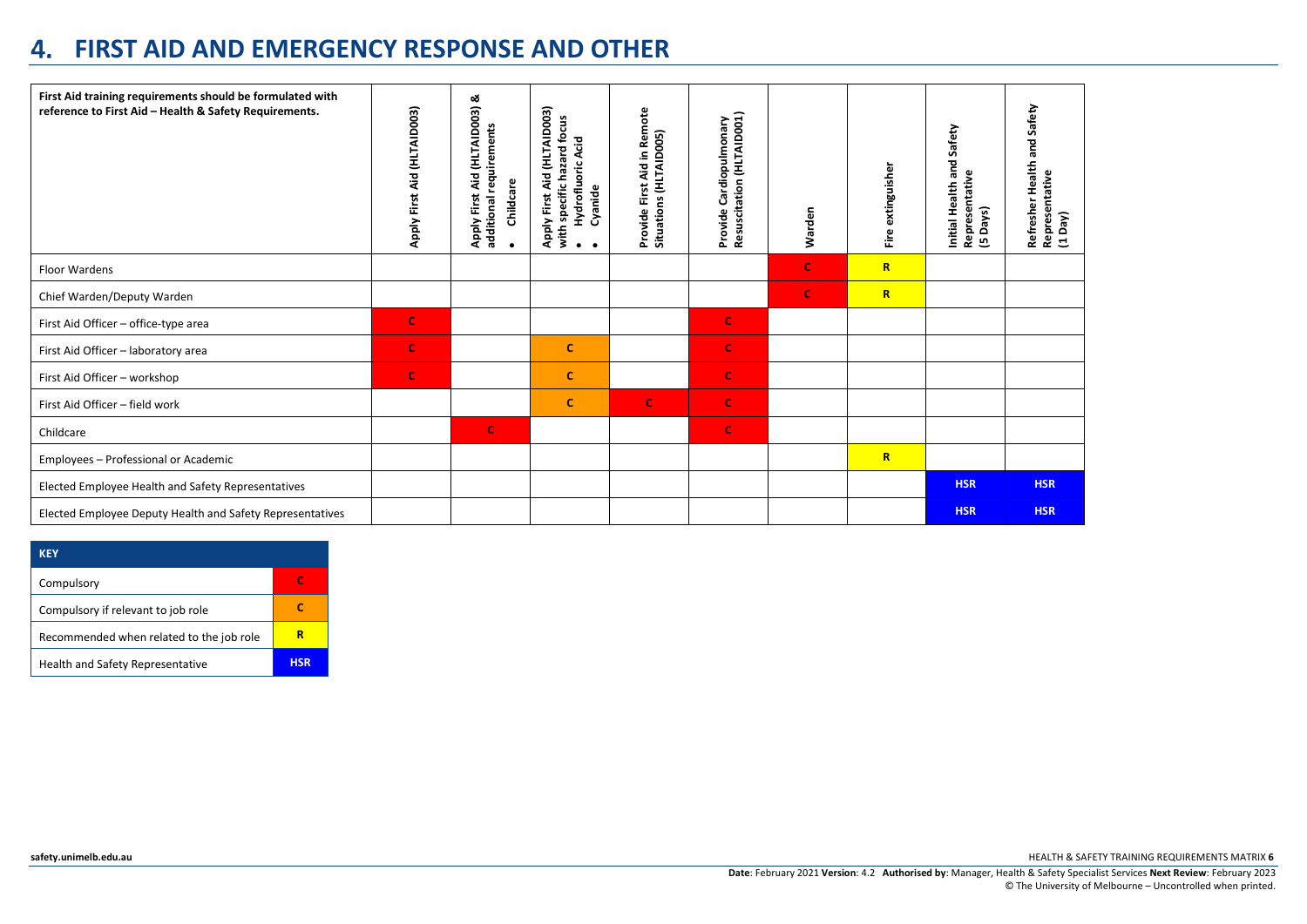# **VISITORS[8](#page-7-7) , CONTRACTORS AND NON-UNIVERSITY OCCUPANTS AT UNIVERSITY CONTROLLED BUILDINGS**

Contractor training requirements are based on the process [Health & Safety: Contractor and service provider requirements.](http://safety.unimelb.edu.au/__data/assets/word_doc/0009/1805994/Contractor-Service-Provider-Management-OHS-Requirements-Procedure.docx)

|                                                                                                              | Information Card | Local Induction | COVIDSafe |
|--------------------------------------------------------------------------------------------------------------|------------------|-----------------|-----------|
| Visitors - accompanied by an authorised representative of the University                                     | <b>C</b>         |                 |           |
| Visitors – not accompanied by an authorised representative of the University                                 |                  | $\mathbf C$     |           |
| Contractors - low risk work, accompanied by an authorised representative of the University                   | $\mathbf C$      |                 |           |
| Contractors - low risk work, not accompanied by an authorised representative of the University               |                  | $\mathbf C$     |           |
| Contractors – moderate risk work, accompanied by an authorised representative of the University <sup>9</sup> | $\mathbf C$      |                 |           |
| Contractors - moderate risk work, not accompanied by an authorised representative of the University          |                  | $\mathbf C$     |           |
| Contractors – high and very high-risk work $^{10}$                                                           |                  | $\mathbf C$     |           |
| Non-University of Melbourne occupants at University of Melbourne-controlled buildings                        |                  | $\mathbf c$     |           |

| KFY                                      |  |
|------------------------------------------|--|
| Compulsory                               |  |
| Compulsory if relevant to job role       |  |
| Recommended when related to the job role |  |